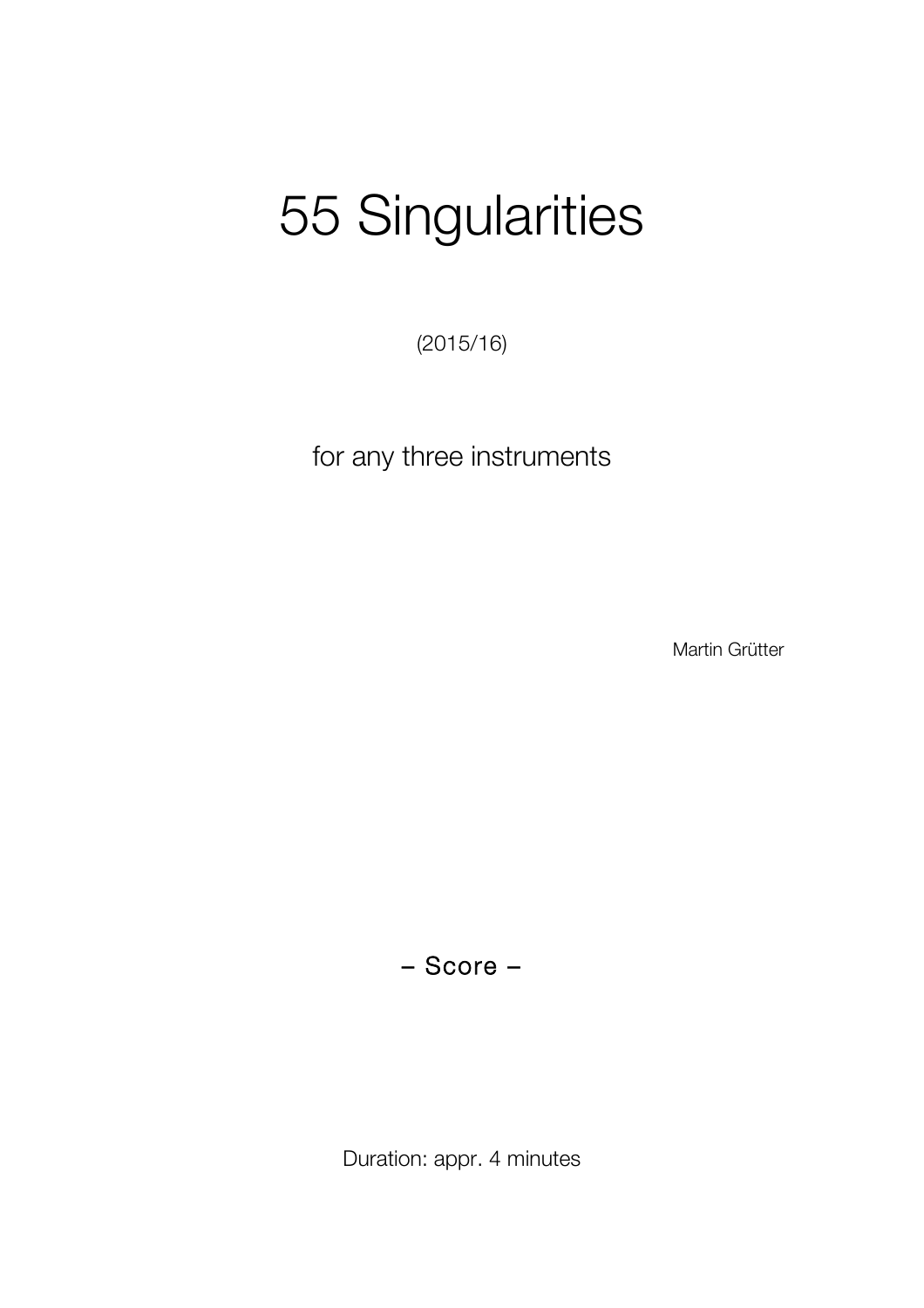## Annotations

The piece is written in a way that allows to be interpreted by a large variety of instruments.

It lies within the responsibility of the musicians to find suitable solutions on their particular instrument for the general instructions in the score.

It lies within the responsibility of the trio to transform the gestures and structures of the score into a coherent ensemble sound.

Creativity in exploring new sounds and techniques is very much encouraged! Uncommon techniques as well as the usage of additional material (mutes, preparations etc.) can be very useful to find appropriate realisations of specific structures in the score. In particular the eight »special sounds« require the musicians' imagination.

### Frequently asked questions

#### Can we play »55 Singularities« with our specific trio?

 $\triangleright$  The score indicates a high, a medium, and a low instrument. In the original version, the three instrumental parts have the following range:

High Instrument: C4 – D6 Medium Instrument: E3 – F5 Low Instrument: C2 – G4

Several transposed versions of the score are available to permit the performance also for instruments transgressing the aforesaid ranges.

An easy tool for checking your trio instrumentation is available here: http://www.martingruetter.de/en/werk-id37.htm

#### Where do I get the parts of the transposed versions?

 $\triangleright$  All scores and parts are available for download at the same link: http://www.martingruetter.de/de/werk-id37.htm

#### I play a transposing instrument / my instrument is notated in alto or tenor clef. Where do I get suitable parts?

 $\triangleright$  The above-named link provides versions for all possible transpositions and clefs. Attention: As for the score, it stays always notated with sounding pitches and standard clefs! Only for the parts there exist transposing versions / versions in alto and tenor clef.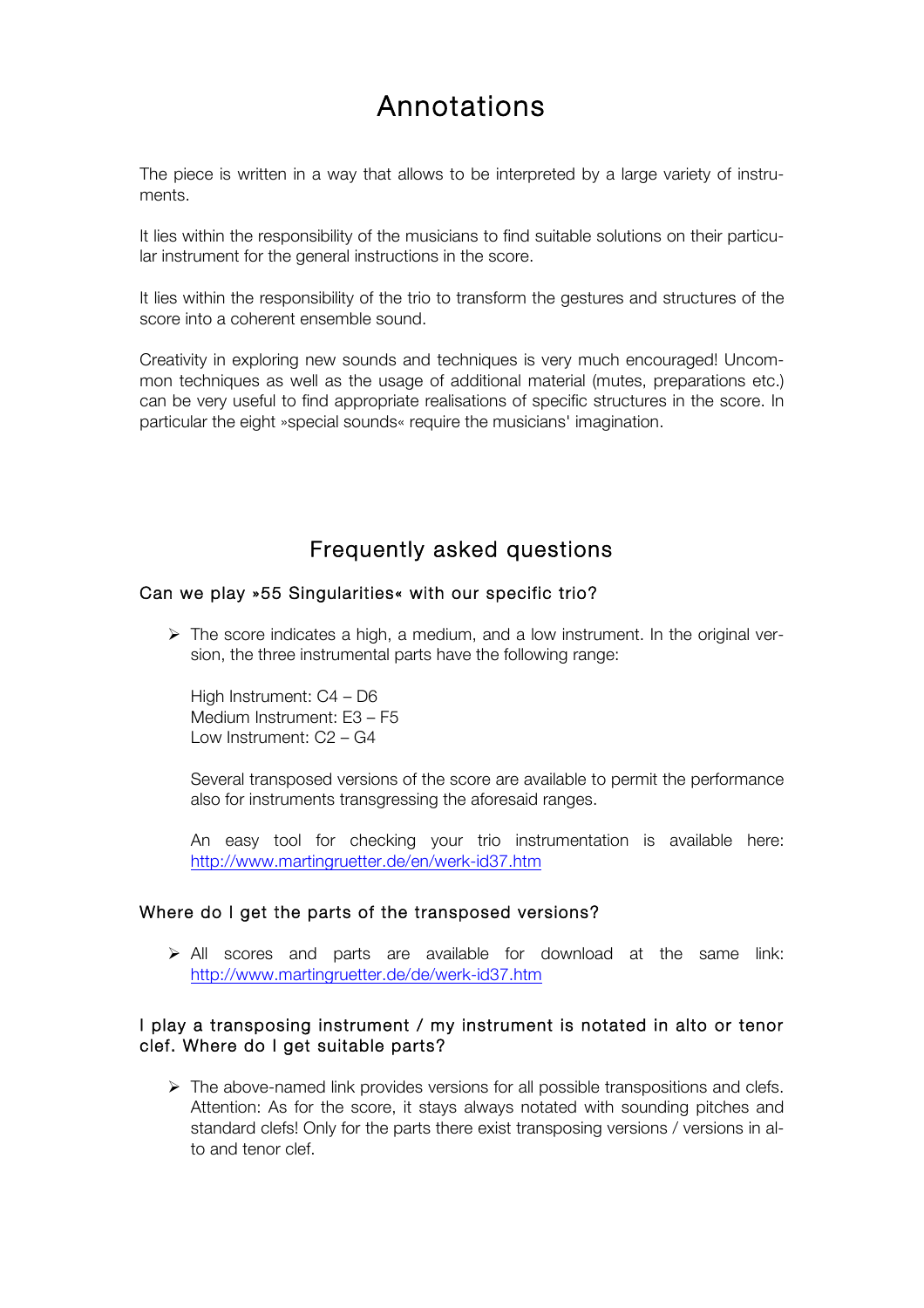#### The fast tempo passages are not playable with my instrument – what shall I do?

 $\triangleright$  Speed is a relative term – »fast« on a tuba means something different than on a clarinet. Fast tempi should sound fast in a *subjective* way – the objective metronome number is secondary. Thus if you play a ponderous instrument, it is fine to reduce the fast tempi, and just play »as fast as possible«. Please DON'T proportionally reduce the slow tempi as well, rather leave them untouched.

#### I play the piano / guitar / harp / marimba / a similar instrument that cannot hold long notes *tenuto*. What shall I do at passages where *tenuto* is required?

 $\triangleright$  You will have to find creative solutions. In any case, please don't play notes indicated with »ten.» or »non dim.« in a normal way, so that they decay quickly. Special techniques like *inside piano*, *bisbigliando, arco, e-bow* etc. can help to achieve *tenuto* effects.

#### My instrument cannot play quarter tones. What shall I do at passages requiring them?

 $\triangleright$  If your instrument has really no possibility at all (not even using special techniques, possibly leading to special timbres) to create quarter tones / microtonal deviations, another instrument from the trio can take the quarter tones over. In measure 64–71 the low instrument can play quarter tones instead. In measure 73–76 one of the instruments (but just one) can play semitones instead of quarter tones. In measure 82–89 the parts of the high and the medium instrument can be swapped.

#### My instrument cannot play glissando. What shall I do at passages requiring it?

 $\triangleright$  If your instrument has really no possibility at all (not even using special techniques, possibly leading to special timbres) to play glissando or pitch bending, play a fast chromatic or diatonic scale instead.

#### I play the harp. What shall I do at chromatic passages, where I cannot use the pedals fast enough?

 $\triangleright$  You can try – with some sensitiveness – to create an alternative version of the score by cautiously changing the problematic pitches. Please always check the harmonic context that arises in combination with the other instruments.

#### I play the piano. Is there also a duo version for solo instrument with piano?

 $\triangleright$  Yes, there are even several duo versions, combining two of the original instruments into a piano part. Please find the duo versions for download here: http://www.martingruetter.de/de/werk-id37b.htm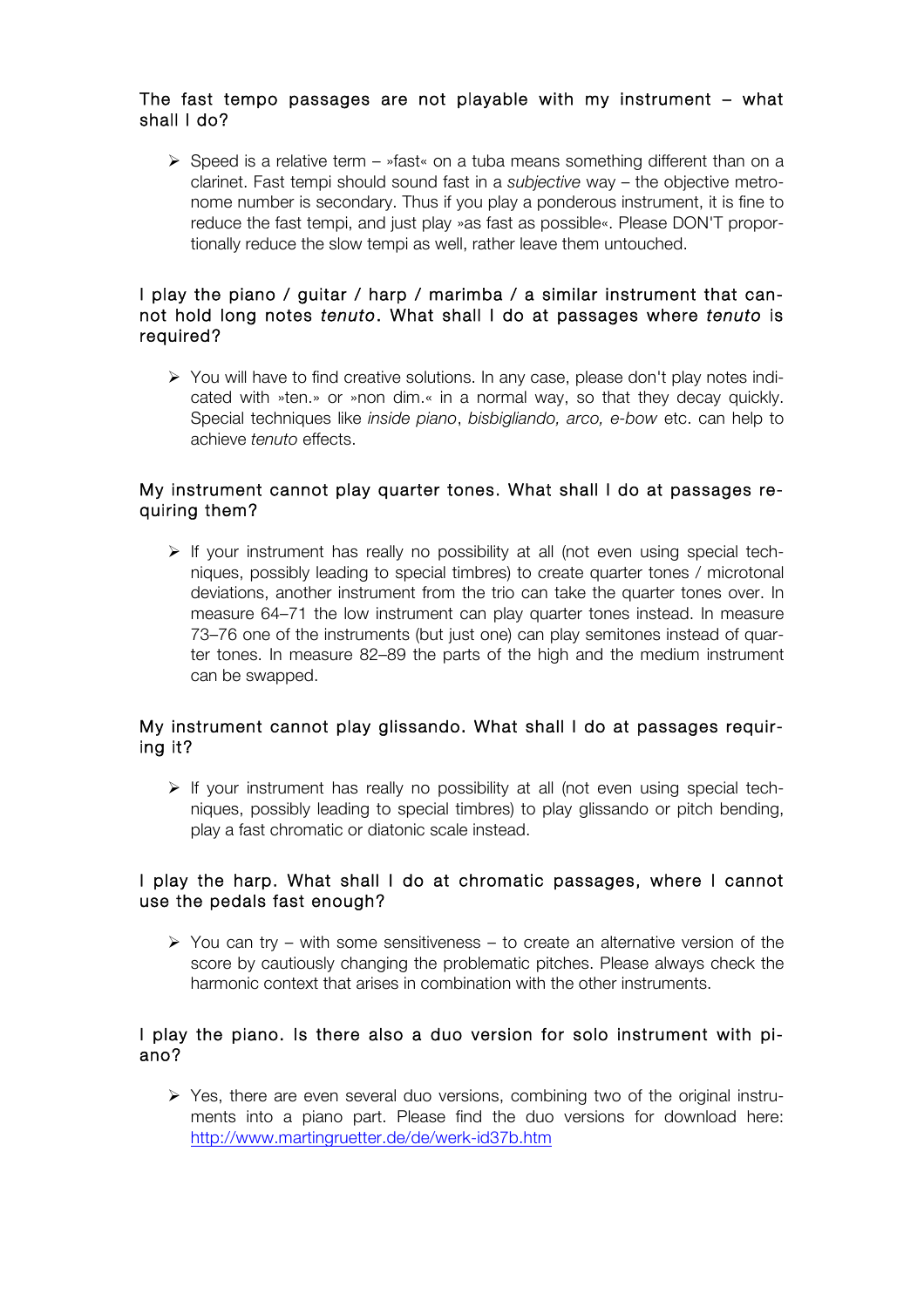## List of the singularities

Each singularity appears once only. It lies within the responsibility of the musicians to combine the independent elements into a coherent dramaturgy.

- 1. Unison
- 2. Glissando
- 3. Grace notes
- 4. Wide position
- 5. Pointillism
- 6. Three stripes
- 7. Trills
- 8. Overtone glissando
- 9. Punctus contra punctum
- 10. Blockvoicing
- 11. Chordal strokes
- 12. Groove
- 13. Scales
- 14. Chord repetitions
- 15. Fanfare
- 16. Cascade
- 17. Viennese Waltz
- 18. Heterophony
- 19. Pendulum figure
- 20. Hoquetus
- 21. Aeolus
- 22. Pralltriller
- 23. Plock
- 24. Note repetitions
- 25. Chromatic texture
- 26. Wide jumps
- 27. Three stripes glissando
- 28. Echo
- 29. Ragtime
- 30. Mannheim Rocket
- 31. Upturn
- 32. Fifths
- 33. Quarter tone chords
- 34. Quarter tone textures
- 35. Attempts
- 36. Melody
- 37. Choral
- 38. Organ point
- 39. Overdrive
- 40. Pirates of the Caribbean
- 41. Chaos
- 42. Children's song
- 43. Stairs
- 44. Whirlwind
- 45. Cluster
- 46. Tremolo descents
- 47. Symphonic Sound
- 48. Broken line
- 49. Three tone repetitions
- 50. Reductions
- 51. Hit sounds
- 52. Multiphonics
- 53. Scratch noises
- 54. Whistle noises
- 55. Authentic meets plagal cadence

In the parts, singularities in which the instrument is not involved are marked grey and with braces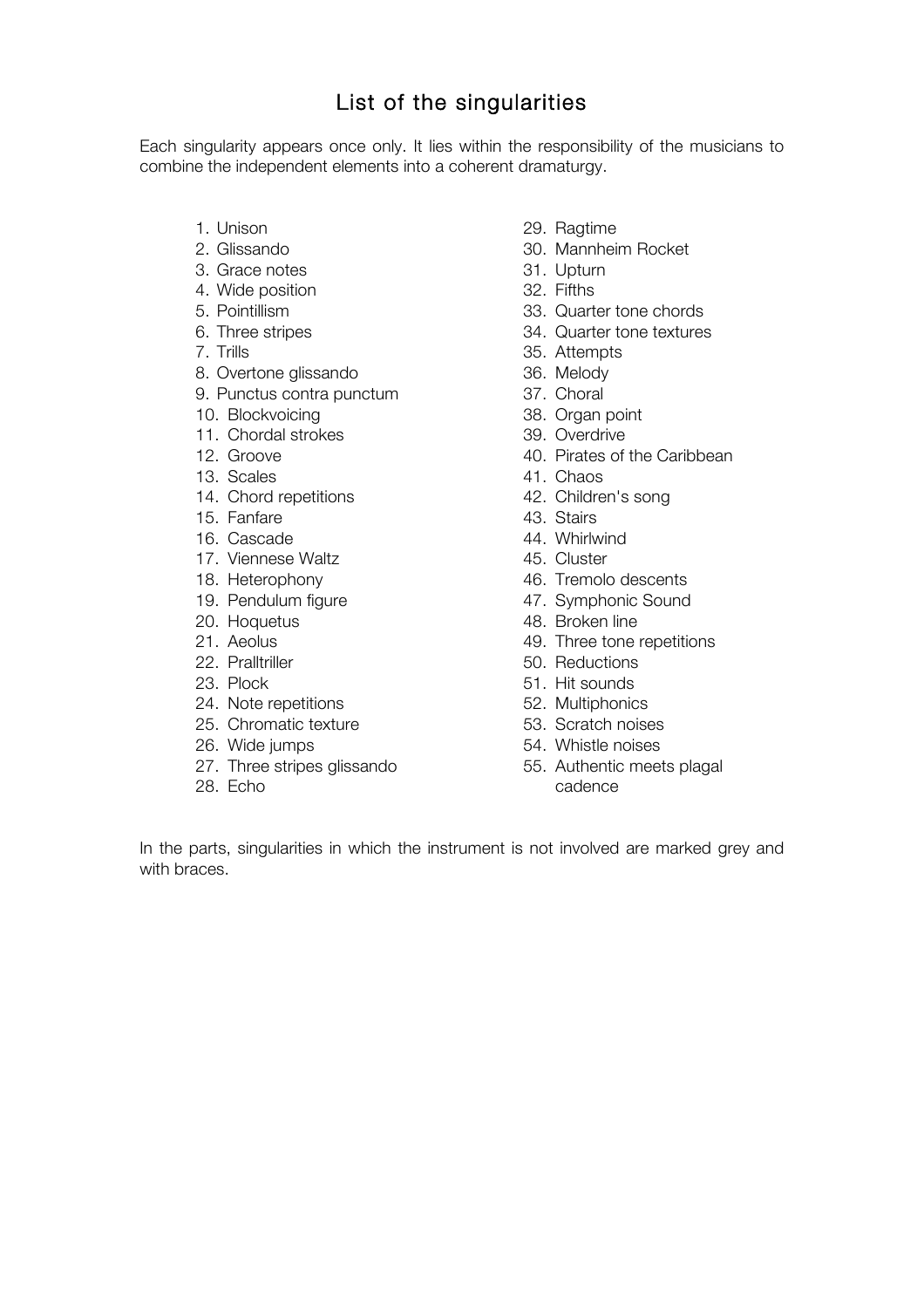## 55 Singularities

Original version

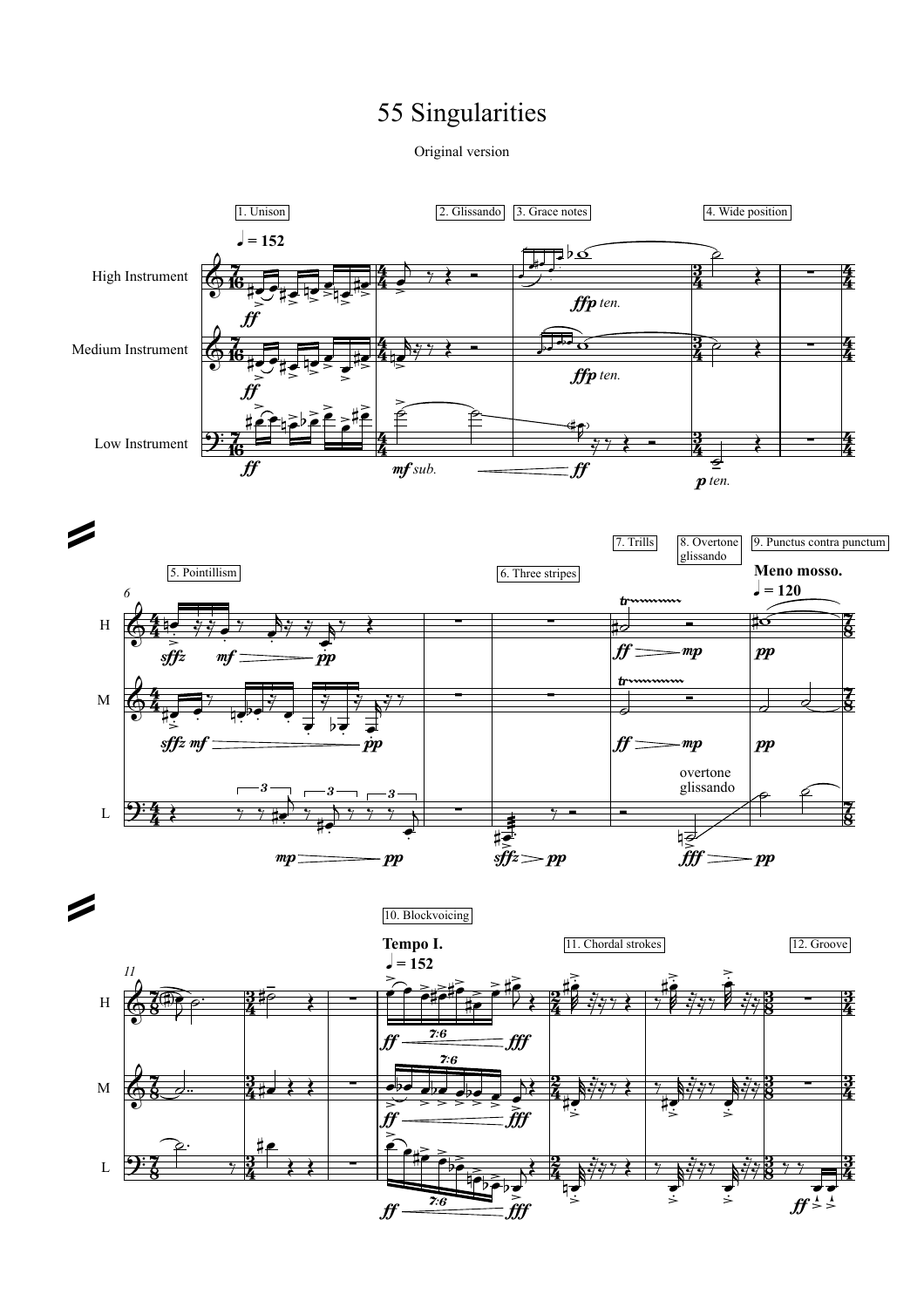



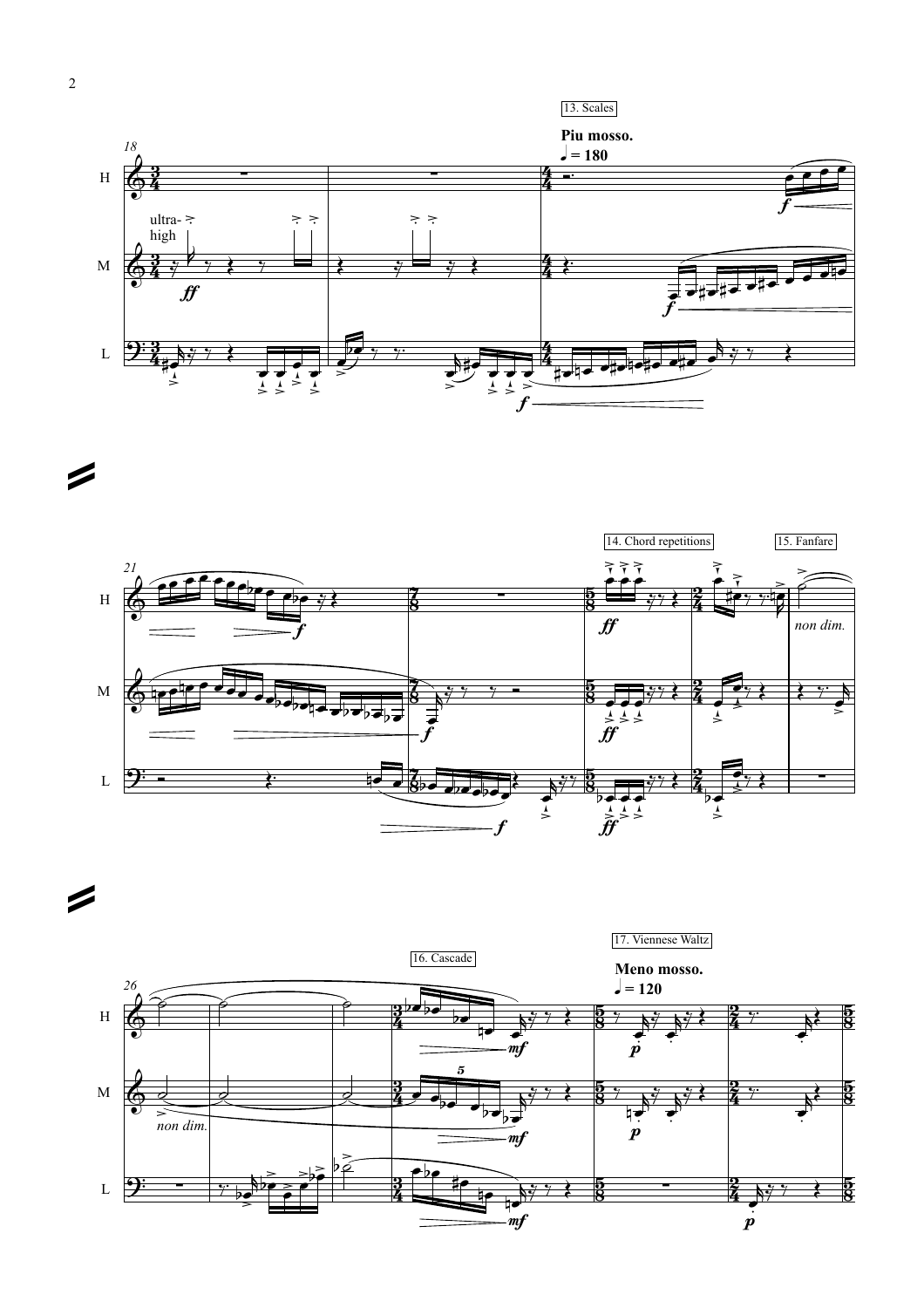



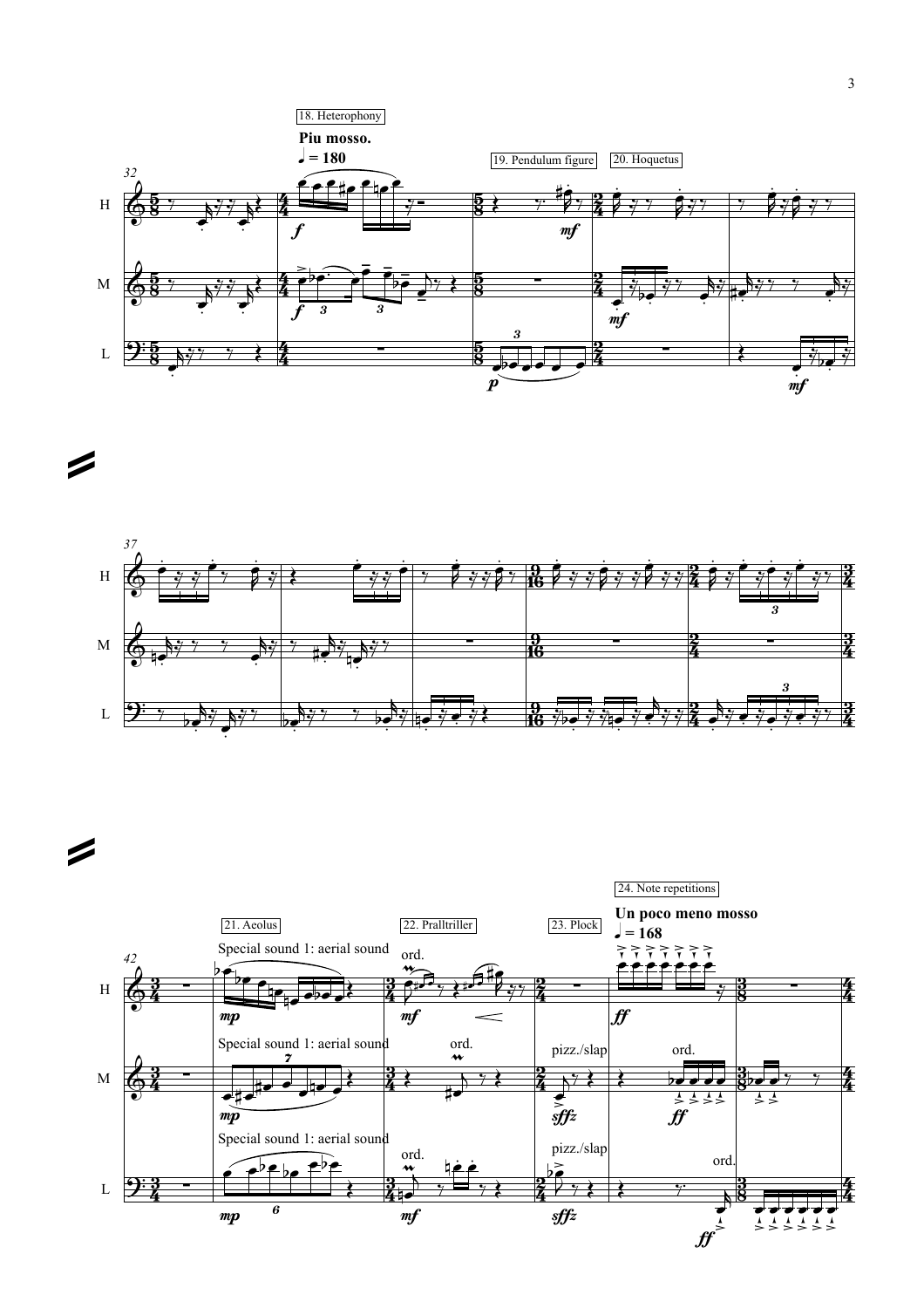



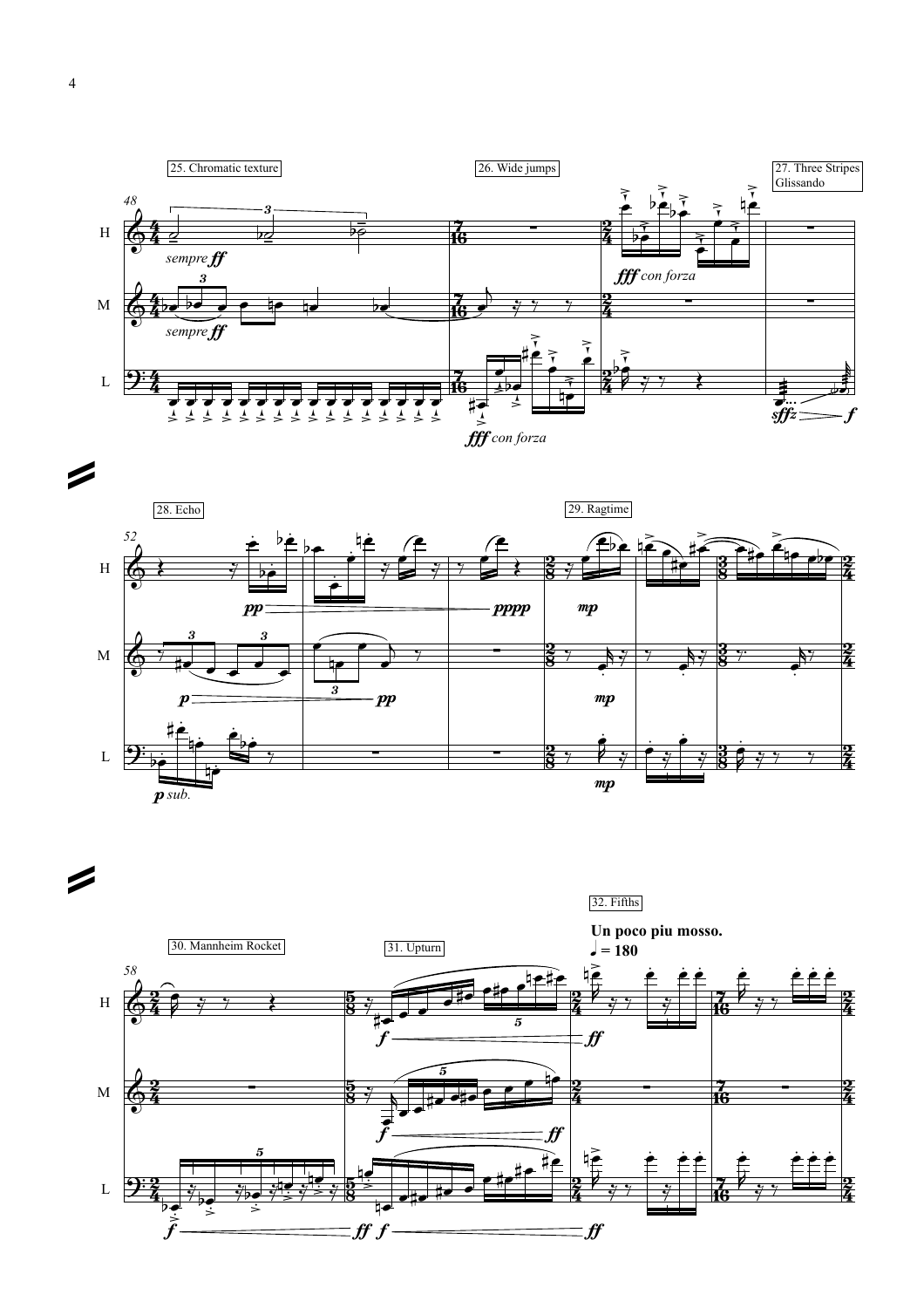



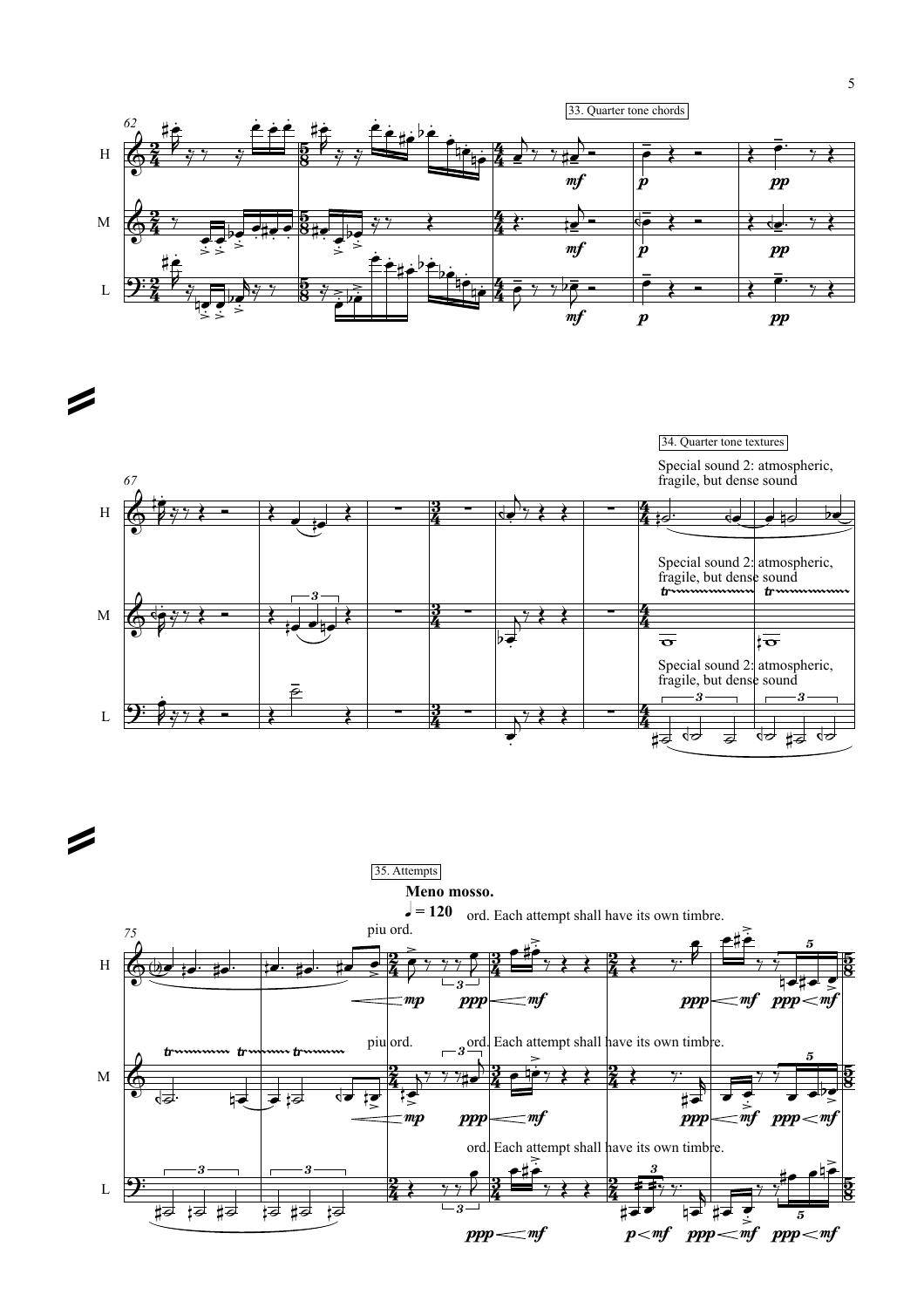



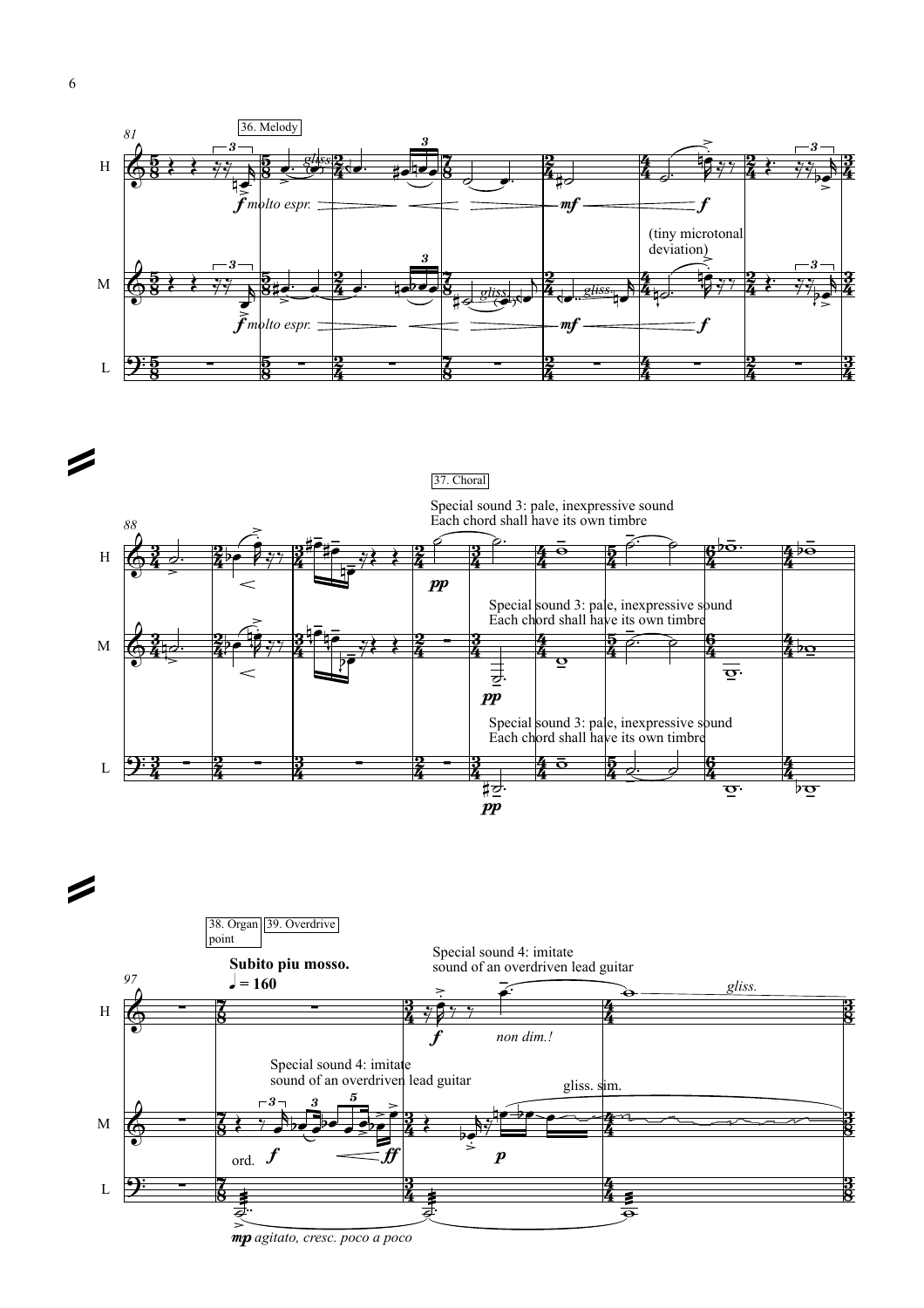



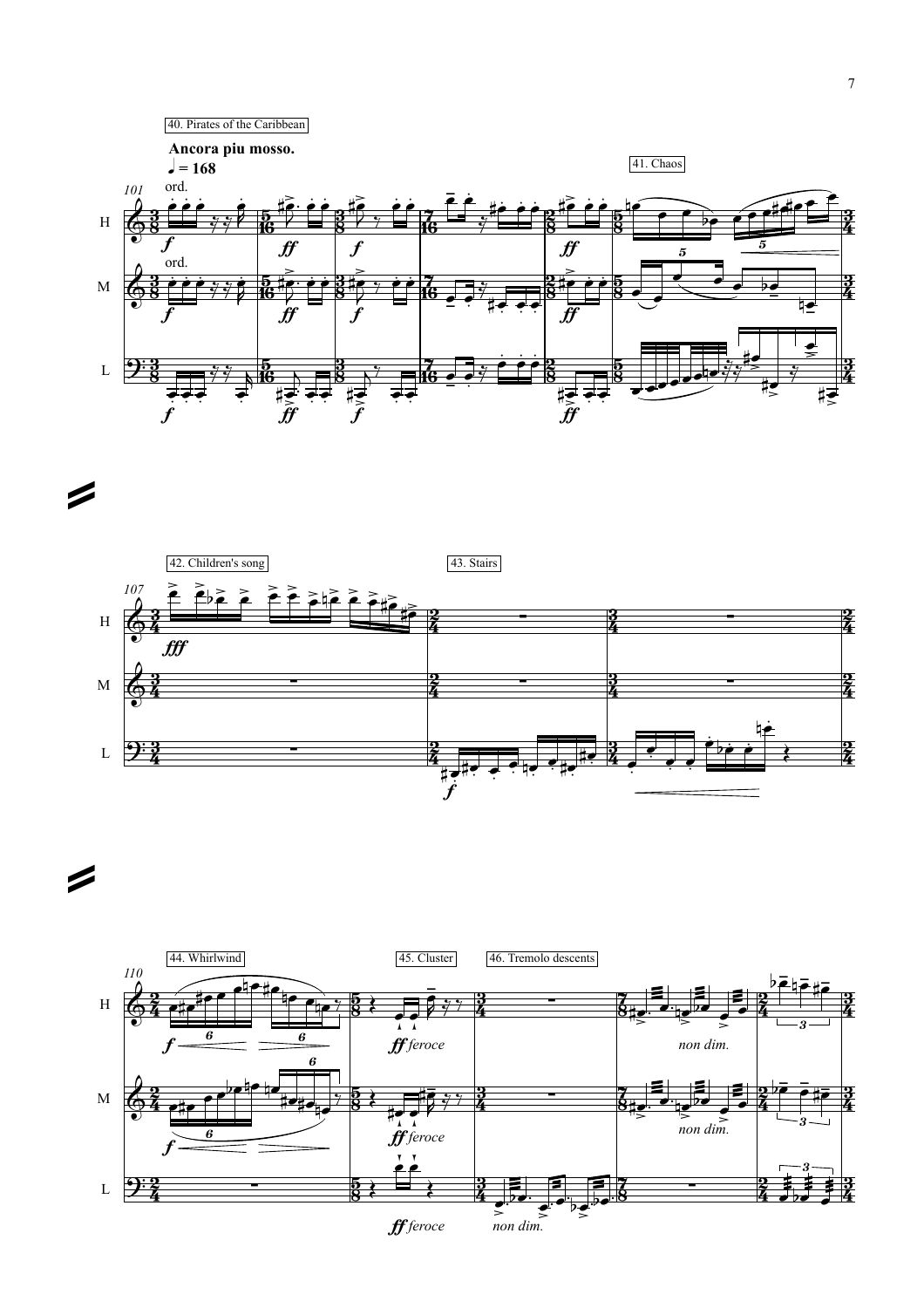